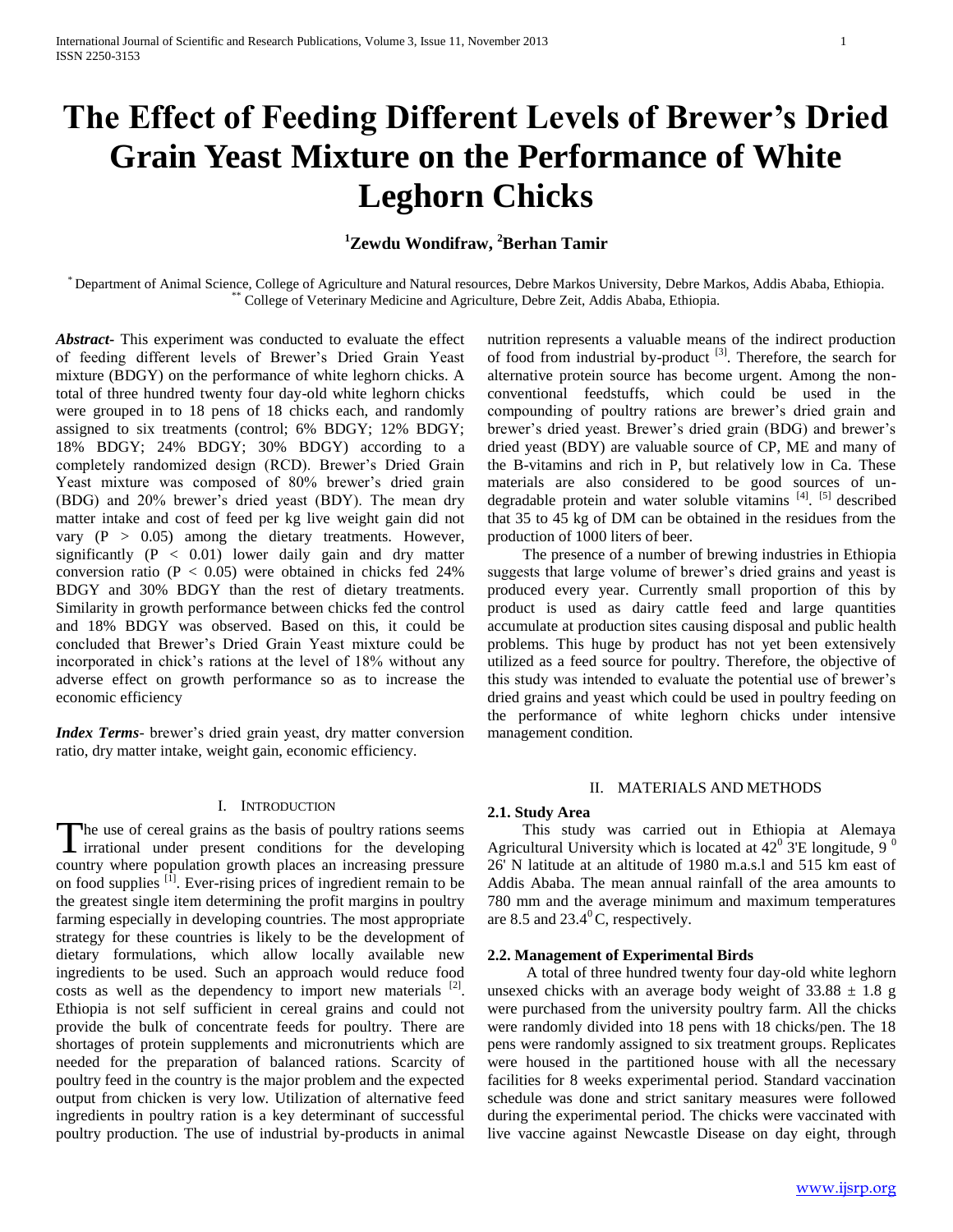drinking water. Chloramphenicol and  $\mathrm{OTC}^{\mathrm{TM}}$  Plus was given in the drinking water against salmonellosis and for the treatment as well as control of a wide range of bacterial infections.

## **2.3. Experimental Diets**

 The feed ingredients, which were used in the formulation of the different experimental ration of this study were mixture of brewer's dried grain and yeast, noug seed (*Guizotia abyssinica*) cake (mechanically extracted), corn grain, wheat short, soybean grain, vitamin premix and salt. The wet brewer's grain and dried brewer's yeast were obtained from Harar brewery. The wet brewer's grains were sun-dried for four consecutive days by sparsely spreading on canvas. All the ingredients, except the wheat short, brewer's dried yeast and vitamin premix were hummer milled to 5 mm sieve size. The six treatment rations used in this study were formulated on an isocaloric and isonitrogenous basis having 12.28 MJ/kg DM of metabolizable energy and 20% crude protein. Feed and water were provided on *ad libitum* basis. Feed intake and refusals were weighed and recorded every day to estimate the feed consumption for each replicate and treatment. The chicks were also weighed individually at the beginning and subsequently every 7 days during the experimental period and at the end of 8 weeks by sensitive balance.

## **2.4. Laboratory Analysis**

 Representative samples were taken from each of the feed ingredients used in the experiment and analysed before formulating the actual dietary treatments at Debre Zeit National Veterinary Institute in the nutrition and biochemistry laboratory. Feed samples were analyzed for dry matter (DM), crude protein (CP), ether extract (EE), crude fiber (CF) and ash  $[6]$ . The metabolizable energy (ME) levels of feed ingredients was calculated using the formula ME (kcal/kg  $DM$ ) = 3951 + 54.4 EE - 88.7 CF - 40.8 Ash <sup>[7].</sup>

## **2.5. Measurements and Observations**

 Feed intake of each replicate was recorded daily throughout the experimental period. Individual weight of each replicates was taken once per week. The body weight measurements were used to determine pen averages and to calculate the feed conversion ratio. The average feed intake was recorded (g/day). Feed conversion ratio was calculated as gram feed intake /per gram body weight gain. Body weight gain was calculated by subtraction of the live body weight at the beginning of the week from that of the second measuring date (BWG,  $g/d$ ). Feed cost per live weight gain was computed by the cost of feed consumed to attain a kilogram (kg) live weight gain.

| Ingredients $(\%)$                    | T1(%)    | T2(%)      | T3(%)          | T4(%)             | T5(%)                    | T6(%)       |
|---------------------------------------|----------|------------|----------------|-------------------|--------------------------|-------------|
| <b>BDGY</b><br>(BDG:<br>mixture<br>Ι. |          | 6(4.8:1.2) | 12 $(9.6:2.4)$ | $18_{(14.4:3.6)}$ | 24 $\binom{19.2:4.8}{ }$ | 30 $(24:6)$ |
| BDY)(80:20)                           |          |            |                |                   |                          |             |
| 2. Noug seed cake                     | 30.00    | 24.00      | 18.00          | 12.00             | 6.00                     |             |
| 3. Corn crushed                       | 50.00    | 50.00      | 48.00          | 47.00             | 46.00                    | 52.00       |
| 4. Wheat short                        | 9.30     | 9.30       | 11.30          | 12.30             | 13.30                    | 11.30       |
| 5. Soybean whole crushed              | 10.00    | 10.00      | 10.00          | 10.00             | 10.00                    | 10.00       |
| 6. Vitamin premix                     | 0.20     | 0.20       | 0.20           | 0.20              | 0.20                     | 0.20        |
| 7. Salt                               | 0.50     | 0.50       | 0.50           | 0.50              | 0.50                     | 0.50        |
| Total                                 | 100.00   | 100.00     | 100.00         | 100.00            | 100.00                   | 100.00      |
| Calculated nutrient content           |          |            |                |                   |                          |             |
| ME (Keal/kg DM)                       | 2905.51  | 2915.41    | 2919.13        | 2925.94           | 2932.75                  | 3016.49     |
| CP(%)                                 | 20.71    | 20.35      | 20.11          | 19.82             | 19.52                    | 19.45       |
| ME: CP ratio                          | 140.31:1 | 143.24:1   | 145.13:1       | 147.65:1          | 150.24:1                 | 155.08:1    |
| CF(%)                                 | 8.15     | 8.24       | 8.28           | 8.32              | 8.56                     | 8.79<br>m   |

**Table 1. Ingredients of experimental diets fed to white leghorn chicks**

## **2.6. Experimental Design and Statistical Analysis**

 The data collected were analyzed as completely randomized designs following the procedures suggested by <sup>[8]</sup> and adopting one way ANOVA using SPSS<sup>[14]</sup>. When the analysis of variance indicated the existence of significant difference among treatment means, Duncan's Multiple Range Test (DMRT) were employed to test and locate the treatment means that are significantly differed from the rest.

## III. RESULTS AND DISCUSSION

## [1] **3.1. Dry matter (DM) intake**

 The mean daily dry matter intakes of the six groups of chicks fed the six treatment rations for 8 consecutive weeks are shown in Table 2. The statistical analysis showed that there is no significant difference in dry matter intake  $(P > 0.05)$  between the dietary treatments. This result agrees with previous result of  $[9]$ who reported insignificant differences  $(P > 0.05)$  in mean dry matter intake between starter chicks containing 25% BDG and their counterpart fed the control diet. This might be due to the fact that all diets contain similar level of nutritive value mainly energy, protein and crude fiber. Thus, BDGY did not affect the DM intake of chicks and it improved the mean daily and cumulative feed consumption of chicks. This is an advantage for producers, as brewer's dried grain (BDG) and brewer's dried yeast (BDY) is regarded as a waste material that can be bought cheaply, and reduce the production cost without affecting the feed consumption. In contrast to this finding, [10] reported significant difference in dry matter intake  $(P < 0.05)$  between the dietary treatments with different level inclusion of BDG in chick's diet.

## [2] **3.2. Mean Body Weight Gain**

 The effect of including different levels of BDGY in chicks ration on body weight gain is presented in Table 2. The mean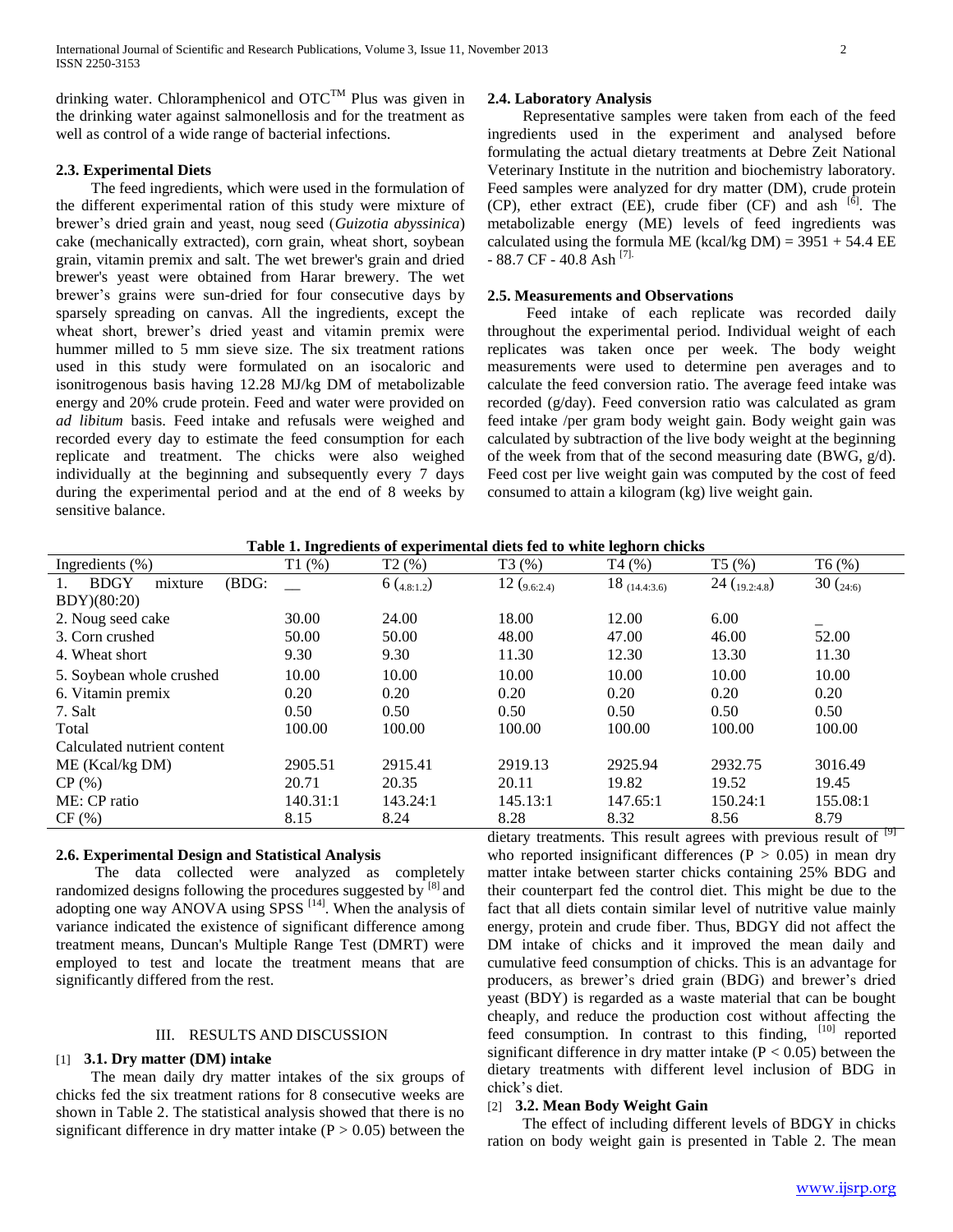daily body weight gain of chicks during this study was 3.29, 3.04, 3.08, 2.91, 2.73, and 2.60 g fed on T1, T2, T3, T4, T5 and T6, respectively. The control diet had significantly higher body weight gain than T5 and T6. There were non-significant difference among T2, T3, T4, T5 and T6. This result is in agreement with the findings of  $[11]$  who reported significant variation in the average body weight and daily weight gain with diets with 0, 25, 50 %, 75% and 100% inclusion level of ureatreated and fermented BDG. They have also showed that Broiler chicks can tolerate inclusions of urea-treated and fermented BDG up to 50%, which is about 16.70 % of the diets. Additionally,  $[10]$ reported significant difference in daily body weight gain  $(P \leq$ 0.05) between the dietary treatments with *Atell*a (residue of home brewed beer), Brewers grains and Noug seed cake as the sole source of protein in feeding of baby chicks indicating that Brewers grains is superior to *Atell*a in nutritive value as measured by chick growth performance.

In case of the group fed with the diet containing 24 and 30% BDGY, body weight gain was significantly lower than the group fed with control diet due to increased level of crude fiber. Accordingly, incorporation of BDGY in chicks ration above 18% in TMR, resulted in progressive declining of mean daily body weight gain. In monogastric animal, fiber represents the insoluble matter of plant cell walls that is indigestible by animal enzymes, but can be partially degraded by gastrointestinal microflora<sup>[12]</sup>. According to  $\left[13\right]$ , inclusions of high fiber ingredients are usually limited because of the poor metabolizable energy contents and it affects performance and nutrient utilization of chicken. High amount of crude fiber in poultry rations reduce feed efficiency, growth, egg production and time of food passage throughout the digestive system.

**Table 2. Means of chick's dry matter intake, weight gain and dry matter conversion ratio of treatment diets**

| Treatments     | Dry matter intake (g/chick) |                    | Body weights (g/chick) |               | Weight gain (g/chick) |                      | <b>DMCR</b><br>DMI/g<br>(g<br>BWG) |
|----------------|-----------------------------|--------------------|------------------------|---------------|-----------------------|----------------------|------------------------------------|
|                | Total                       | Daily              | Initial                | Final         | Total                 | Daily                |                                    |
| T <sub>1</sub> | 910                         | $16.18^{\rm a}$    | $34.71^{\circ}$        | $218.9^{a}$   | 184.27                | $3.29^{a}$           | $4.92^{\rm a}$                     |
| T <sub>2</sub> | 950                         | $17.10^a$          | $33.50^{\circ}$        | $203.77^{ab}$ | 170.27                | $3.04$ <sup>ab</sup> | $5.62^{ab}$                        |
| T <sub>3</sub> | 890                         | $16.57^{\rm a}$    | $33.37^{a}$            | $205.95^{ab}$ | 172.58                | $3.08$ <sup>ab</sup> | $5.38^{ab}$                        |
| T <sub>4</sub> | 940                         | $16.56^{\circ}$    | $34.62^{\rm a}$        | $197.62^{ab}$ | 163.00                | 2.91 <sup>ab</sup>   | $5.69^{ab}$                        |
| T <sub>5</sub> | 900                         | 16.29 <sup>a</sup> | $33.66^a$              | $186.54^{b}$  | 152.88                | $2.73^{b}$           | 5.97 <sup>c</sup>                  |
| T6             | 840                         | $15.22^{\rm a}$    | $34.30^a$              | $180.03^{b}$  | 145.73                | $2.60^{b}$           | $5.85^{\circ}$                     |
| F-Test         |                             | <b>NS</b>          | <b>NS</b>              | $***$         |                       | $***$                | $\ast$                             |
| <b>SEM</b>     |                             | 0.51               | 0.57                   | 5.86          |                       | 0.10                 | 0.22                               |
| $C.V.$ $%$     |                             | 7.97               | 2.9                    | 5.10          |                       | 6.15                 | 6.84                               |

Means with different superscripts in a column differ significantly, \*P<0.05, \*\* P<0.01 & NS = Non significant

## [3] **3.3. Dry Matter Conversion Ratio**

 Dry matter conversion ratio of the experimental chicks expressed as grams of dry matter consumption per unit body weight gain were shown in Table 2. The mean dry matter conversion ratio expressed as gram of dry matter intake per unit of weight gained showed significant difference (P< 0.05) among the dietary treatments. A group fed with a diet containing 24% and 30% BDGY had significantly lower dry matter conversion ratio compared with a group that fed a diet containing 0, 6, 12, and 18% BDGY. This is perhaps related to the higher efficiency of feed utilization by chicks fed diets T1, T2, T3 and T4 as compare to T5 and T6 indicating their ability to digest and retain better dietary nutrients. Thus, more feed was needed to attain a unit gain in T5 and T6; this may be also due to the higher crude fiber content in the experimental diet that led to reduced body weight gain. This result is in agreement with the findings of  $\begin{bmatrix} 111 \end{bmatrix}$ Isikwenu *et al*. (2005) who revealed significant difference in feed: gain ratio with diets 0, 25, 50 %, 75% and 100% inclusion level of urea-treated and fermented BDG. They have also showed that Broiler chicks can tolerate inclusions of urea-treated and fermented BDG up to 50%, which is about 16.70 % of the diets.

Treatment diets with 75% and 100% inclusion level of ureatreated and fermented BDG, which is about 25 % and 33.5% of the diets showed lower feed: gain ratio.

#### [4] **3.4. Economic Analysis**

 The cost effectiveness of this experimental diet is shown in Table 3. Feed cost/live weight gain was 8.41, 8.67, 8.62, 8.59, 7.74 and 7.63 Birr for the groups fed on the control diet, 6% BDGY, 12% BDGY, 18% BDGY, 24% BDGY and 30% BDGY, respectively. The inclusion of BDGY in chicks ration and feed cost per kg were inversely proportional. The feed cost per kg was decreased with increasing BDGY in diets as compared with control group. The cost/kg feed of treatment containing 30% BDGY was lowest, due to the low price of BDGY and it had the positive effect on economic value of production. However, the daily gains of chicks in T6 were relatively lower. For this reason, treatment rations relatively with better daily gain and economic return could be recommended as the biological and economical optimum for raising chicks.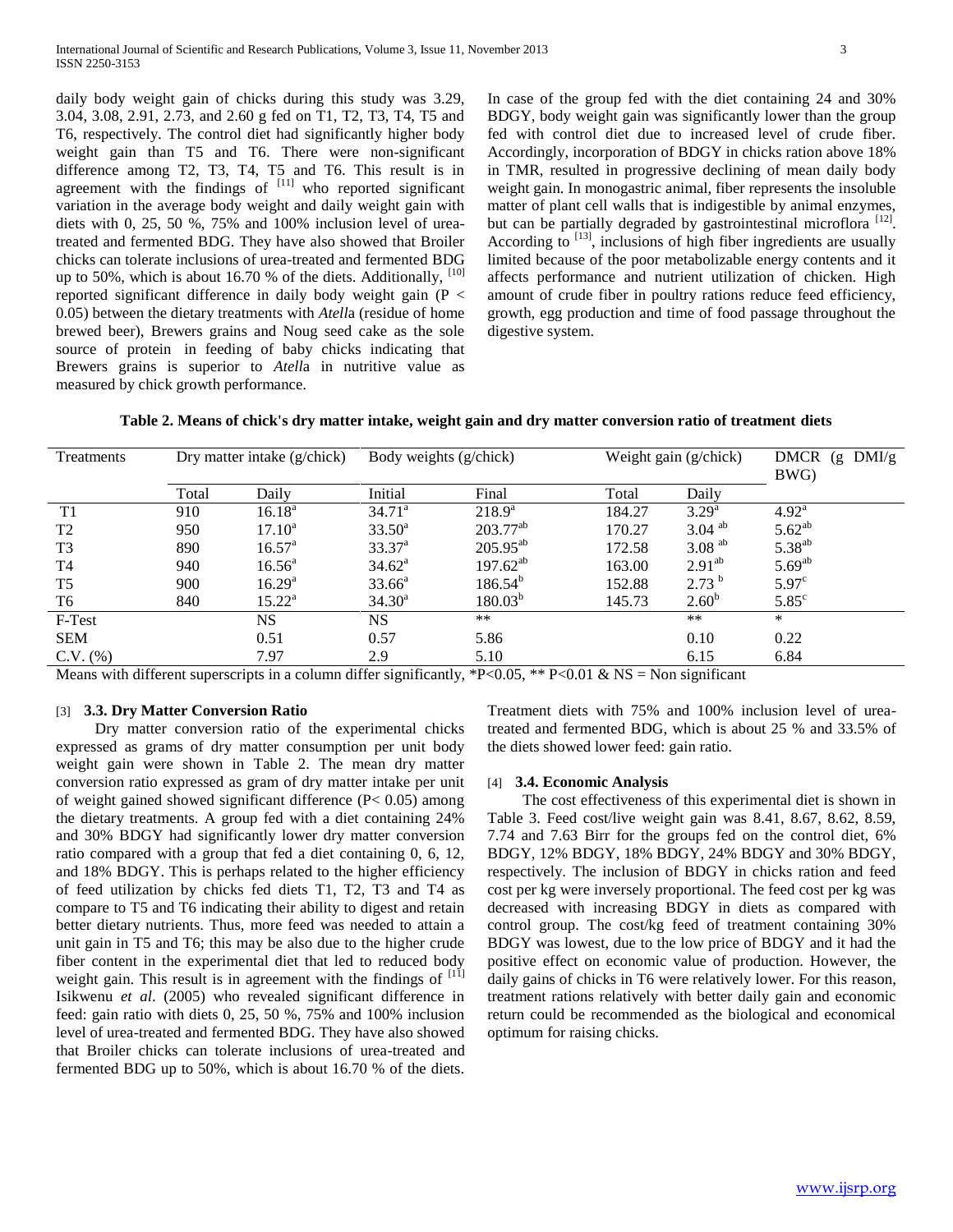| Treatment      | Total feed cost    | Total chick sales | Chick sale to feed | Feed               | cost/chicken | Feed cost/kg live weight |
|----------------|--------------------|-------------------|--------------------|--------------------|--------------|--------------------------|
|                | (Birr)             | (Birr)            | cost ratio         | reared             |              | gain                     |
| T1             | $74.65^{\circ}$    | 530.00            | 7.127 <sup>b</sup> | $1.407^{\rm a}$    |              | $8.41^{\circ}$           |
| T <sub>2</sub> | 74.59 <sup>a</sup> | 510.00            | $6.850^{b}$        | $1.460^{\rm a}$    |              | 8.67 <sup>a</sup>        |
| T3             | $69.37^{b}$        | 520.00            | 7.497 <sup>b</sup> | $1.373^{\rm a}$    |              | 8.62 <sup>a</sup>        |
| T4             | $70.36^{b}$        | 500.00            | $7.130^{b}$        | $1.403^{\rm a}$    |              | $8.59^{a}$               |
| T5             | $67.14^{\circ}$    | 510.00            | $7.610^{ab}$       | $1.313^{b}$        |              | $7.74^{b}$               |
| T6             | $63.56^{\circ}$    | 520.00            | $8.247^{\rm a}$    | 1.220 <sup>b</sup> |              | $7.63^{b}$               |
| C.V(%)         |                    |                   | 5.36               | 5.50               |              | 6.75                     |
| <b>SEM</b>     | 7.12               |                   | 0.23               | 0.04               |              | 0.32                     |
| F-test         | $\ast$             |                   | $\ast$             | *                  |              | $\ast$                   |

| Table 3. Partial budget analysis of white leghorn chicks expressed as chick sale to feed cost ratio, feed cost/kg live weight gain |
|------------------------------------------------------------------------------------------------------------------------------------|
| and feed cost/chicken reared                                                                                                       |

Means with different superscripts in a column differ significantly, \*P<0.05

\* Birr is Ethiopian currency which is equal to exchange rate 8.65 USD at the time of the research work.

#### IV. CONCLUSION

 The results obtained in this study indicate that feed intake was not affected by the levels of inclusion of BDGY. However, daily body weight gain, dry matter conversion ratio (DMCR), cost of feed per chicken reared and feed cost/live weight gain varied significantly among dietary treatments. Growth rate was generally depressed progressively with increasing levels of BDGY in the ration. For this reason, T4 would be recommended as the biological optimum for raising chicks from day old to 8 weeks of age. Thus, this result clearly indicated that the inclusion of BDGY at 18% inclusion level in chicks ration reduces production cost, economically feasible and brought high economic efficiency without affecting feed intake, weight gain and feed conversion efficiency of chicks as compared to the control diet. Thus, In view of the shortage and the high costs of protein feed stuffs, exploitation of industrial by-products may make a substantial contribution towards better and more economic feeding of poultry.

#### ACKNOWLEDGMENTS

 The authors acknowledge with thanks the Agricultural, Technical, Vocational, Education and Training (ATVET) project office for financing the research work. Appreciation is also expressed to Dr. Berhan Tamir for his continuing guidance and valuable comment.

#### **REFERENCES**

- [1] Balakrishnan, V., 2004. Developments in the Indian feed and poultry industry and formulation of ration based on local resources. Animal production and Health. FAO, Rome, 2004. Pub. No. p. 215.
- [2] Amire, H.N. 2001. Nutrition affects immune responses in poultry. World poultry Journal, Vol. 17, No. 1-12, Pp. 42. University of Florida, USA.
- [3] El Boushy, A.R.Y. and A.F.B. Van der Poel. 2000. Handbook of Poultry Feed From Waste Processing and Use. Kluwer Academic publisher 2<sup>nd</sup> ed. Netherlands.480p.
- [4] Vasso Oreopoulou and Winfried Russ. 2007. Utilization of by-products and treatment of waste in the food industry, Springer science (2007).
- [5] Parra, R. and A. Escobar. 1985. Use of fibrous agriculture residues in ruminant feeding in Latin America. FAO. Animal production and health paper. No. 50. Rome, Italy. pp.111.
- [6] A.O.A.C. 1990. Official methods of analysis (13th ed). Association of Official Analytical Chemists. Washington D.C.
- [7] Wiseman, J. 1987. Feeding of non-ruminant animals. In: Meeting nutritional requirement from available resources. Butter worth and C. Ltd. 370p.
- [8] Gomez, K.A. and A.A. Gomez. 1984. Statistical Procedures for Agricultural Research. 2<sup>nd</sup> ed. John Willey and Sons, New York. 720p.
- [9] Diriba Debor. 1991. The study of the nutritive and supplementary value of different levels of brewers dried grains in starter chick's rations. An M.Sc. Thesis Presented to the School of Graduate Studies of Alemaya University, Ethiopia. 62p.
- [10] Solomon Demeke. 2007: Comparative nutritive value of *Atella* and industrial brewers grains in chicken starter ration in Ethiopia. Livestock Research for Rural Development. Volume 19, Article #8.
- [11] Isikwenu, Jonathan Ogagoghene, Omeje, Simon Ikenna., Okagbare, Gregory and Akpodiete, Orieru Job. 2005. Effect of replacing groundnut cake with urea fermented brewer's dried grains in broiler chicks diets. Animal research international, 5(1): 795 – 800.
- [12] Damron BL, and Sloan D.R. 2009. Poultry Diets for Small Flocks. University of Florida IFAS extension. p. 1.
- [13] Johnston SN, Antonio R, Jerry S. 2005. Feeding by-products high in concentration of fiber to non-ruminants. West Central Research and Outreach Center University of Minnesota. p. 15.
- [14] SPSS (2002). Statistical Package for Social Science, SPSS 13 for Windows. SPSS Inc. Chicago, Illinois.

## **AUTHORS**

**First Author** – Zewdu Wondifraw, PhD in Livestock Production and Management, Department of Animal Science, College of Agriculture and Natural resources, Debre Markos University, Debre Markos, Addis Ababa, Ethiopia. Email: -

zewduwondifraw@gmail.com

**Second Author** – Berhan Tamir, PhD in Animal Nutrition, College of Veterinary Medicine and Agriculture, Debre Zeit. Email: berehantamir@yahoo.com

**Correspondence Author** – Zewdu Wondifraw, PhD in Livestock Production and Management, Department of Animal Science, college of Agriculture and Natural resources, Debre Markos University, Debre Markos, Addis Ababa, Ethiopia, Mobile +251910172313, fax + 251587711764, Email: zewduwondifraw@gmail.com